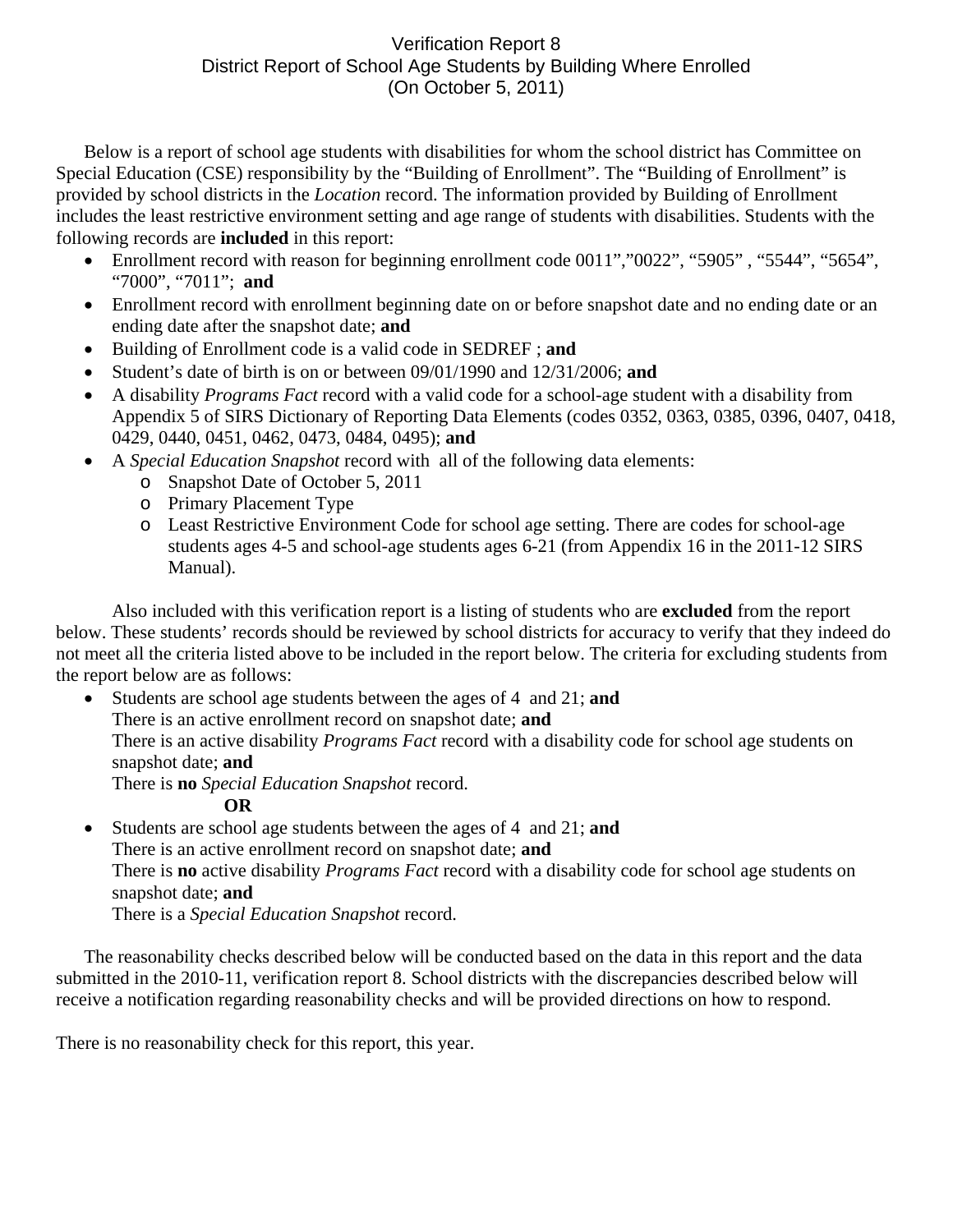## Verification Report 8 District Report of School Age Students by Building Where Enrolled (On October 5, 2011)

**Directions:** Please review the data below to verify that this report represents all school age students with disabilities (aged 4-5 and 6-21) for whom your district has CSE responsibility and who were provided special education services in the building of enrollment listed below on the snapshot date. The links below the numbers in each cell provide a list of students that meet the criteria to be included in the report. Also, please review your school district's report of students excluded from this report. **If corrections are needed to this report, please resubmit your district files with the necessary corrections to the Regional Information Center (or the data warehouse for large cities) before the certification due date.**

For your information, each school listed below will be able to view a report of the number of school age students as reported by your district. They will not be shown the students' names. They may contact your special education office if their record of the number of students from your district does not match your report of the number of students in their school.

| Line<br><b>Number</b> | Educational Environment for School Aged Students Ages 4-21                                              |          | Age Range   |  |
|-----------------------|---------------------------------------------------------------------------------------------------------|----------|-------------|--|
|                       |                                                                                                         |          |             |  |
|                       |                                                                                                         | Ages 4-5 | Ages $6-21$ |  |
|                       |                                                                                                         |          |             |  |
|                       | Parentally placed in a nonpublic elementary school and receiving majority of hours of                   |          |             |  |
|                       | special education and related services in the regular classroom.                                        |          |             |  |
|                       |                                                                                                         |          |             |  |
|                       | Parentally placed in a nonpublic elementary school and receiving majority of hours of                   |          |             |  |
| 2                     | special education and related services in some other location.                                          |          |             |  |
|                       |                                                                                                         |          |             |  |
| 3                     | Parentally placed in a nonpublic elementary school and NOT receiving publicly funded                    |          |             |  |
|                       | special education and related services                                                                  |          |             |  |
|                       | Attending a kindergarten, 1 <sup>st</sup> grade or other regular early childhood program for 10 or more |          |             |  |
| 4                     | hours a week and receiving the majority of hours of special education and related services              |          |             |  |
|                       | in the regular early childhood program.                                                                 |          |             |  |
|                       | Attending a kindergarten, 1 <sup>st</sup> grade or other regular early childhood program for 10 or more |          |             |  |
| 5                     | hours a week and receiving the majority of hours of special education and related services              |          |             |  |
|                       | in some other location.                                                                                 |          |             |  |
| 6                     | Attending a kindergarten, 1 <sup>st</sup> grade or other regular early childhood program for less than  |          |             |  |
|                       | 10 hours a week and receiving the majority of hours of special education and related in the             |          |             |  |
|                       | regular early childhood program.                                                                        |          |             |  |
|                       | Attending a kindergarten, 1 <sup>st</sup> grade or other regular early childhood program for less than  |          |             |  |
|                       | 10 hours a week and receiving the majority of hours of special education and related                    |          |             |  |
|                       | services in some other location                                                                         |          |             |  |

Building of Enrollment [Code] [Name]